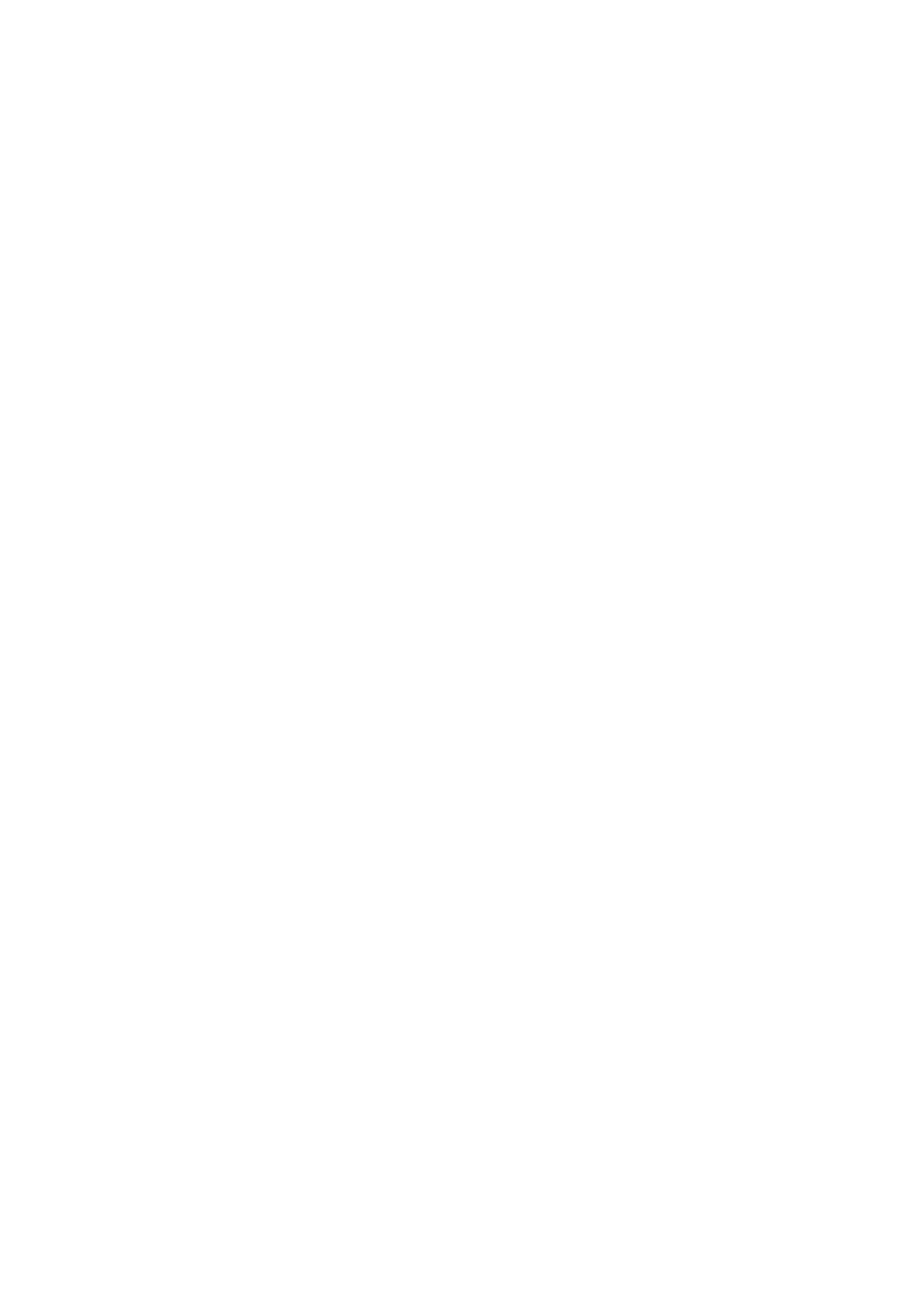*I certify that this public bill, which originated in the Legislative Assembly, has finally passed the Legislative Council and the Legislative Assembly of New South Wales.*

> *Clerk of the Legislative Assembly. Legislative Assembly, Sydney, , 2012*



New South Wales

# **Public Sector Employment and Management Amendment Bill 2012**

Act No , 2012

An Act to amend the *Public Sector Employment and Management Act 2002* with respect to excess employees and performance management.

*I have examined this bill and find it to correspond in all respects with the bill as finally passed by both Houses.*

*Assistant Speaker of the Legislative Assembly.*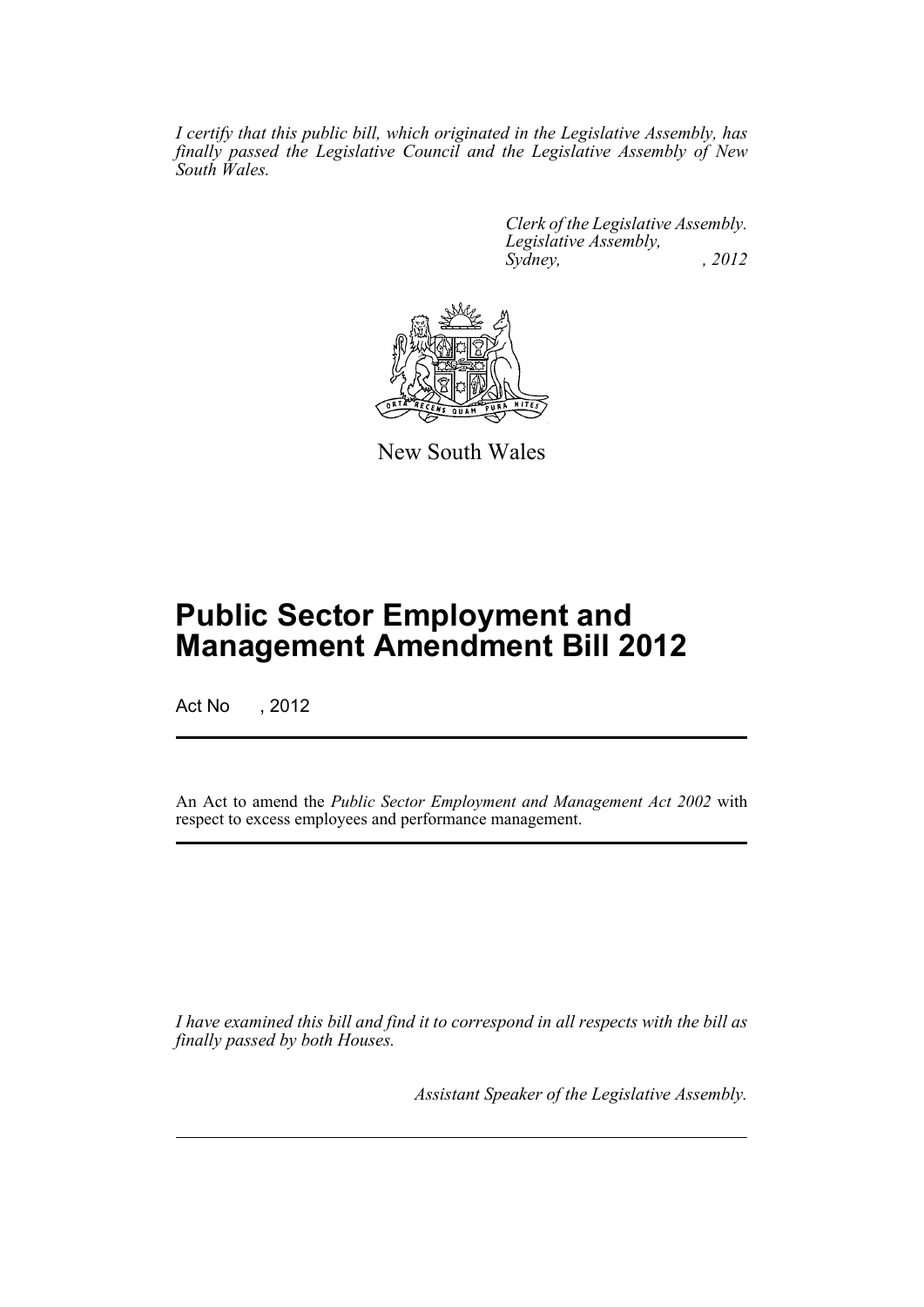# <span id="page-3-0"></span>**The Legislature of New South Wales enacts:**

# **1 Name of Act**

This Act is the *Public Sector Employment and Management Amendment Act 2012*.

# <span id="page-3-1"></span>**2 Commencement**

This Act commences on the date of assent to this Act.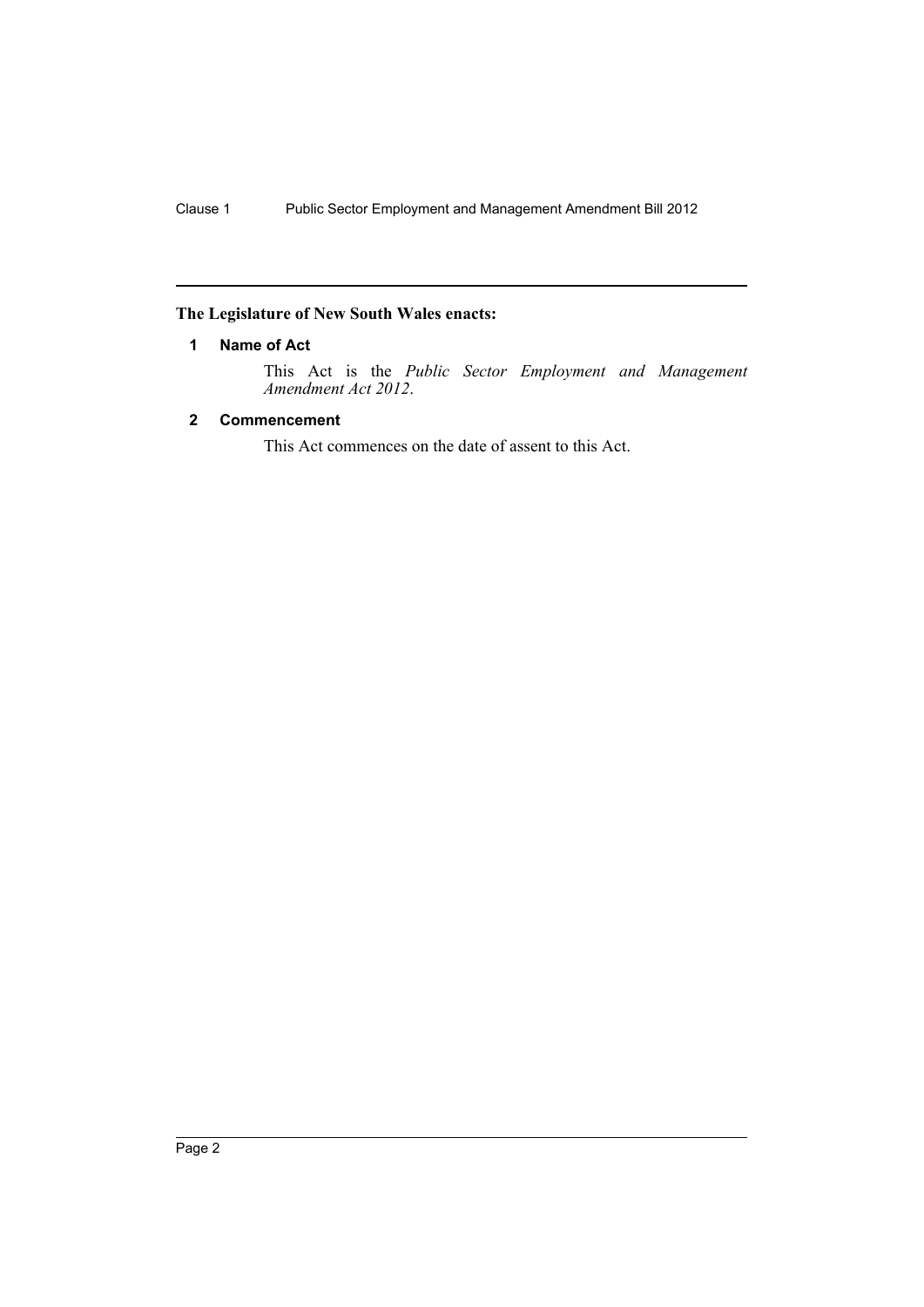Amendment of Public Sector Employment and Management Act 2002 No 43 Schedule 1

# <span id="page-4-0"></span>**Schedule 1 Amendment of Public Sector Employment and Management Act 2002 No 43**

#### **[1] Section 3F General functions of Commissioner**

Omit "and 100 (4) (c)" from the note to section 3F (2). Insert instead ", 100 (4) (c) and 101A".

## **[2] Section 56**

Omit the section. Insert instead:

#### **56 Excess officers of Departments**

- (1) If the appropriate Department Head is satisfied that the number of officers employed in the Department or in any part of the Department exceeds the number that appears to be necessary for the effective, efficient and economical management of the functions and activities of the Department or part of the Department:
	- (a) the Department Head is to take all practicable steps to secure the transfer of the excess officers to on-going public sector positions, and
	- (b) the Department Head may, with the approval of the Commissioner, dispense with the services of any such excess officer who is not transferred to an on-going public sector position.
- (2) An officer does not cease to be an excess officer merely because the officer is engaged (on a temporary basis) to carry out other work in a public sector agency.
- (3) In this section:

*on-going public sector position* means a position in a Department, or in any other public sector service, that is not temporary.

#### **[3] Section 57 Excessive salaries of officers of Departments**

Omit section 57 (1) (b). Insert instead:

(b) the Department Head has taken all practicable steps to secure the transfer of the officer to an on-going public sector position (within the meaning of section 56) that is appropriate to the salary of the officer.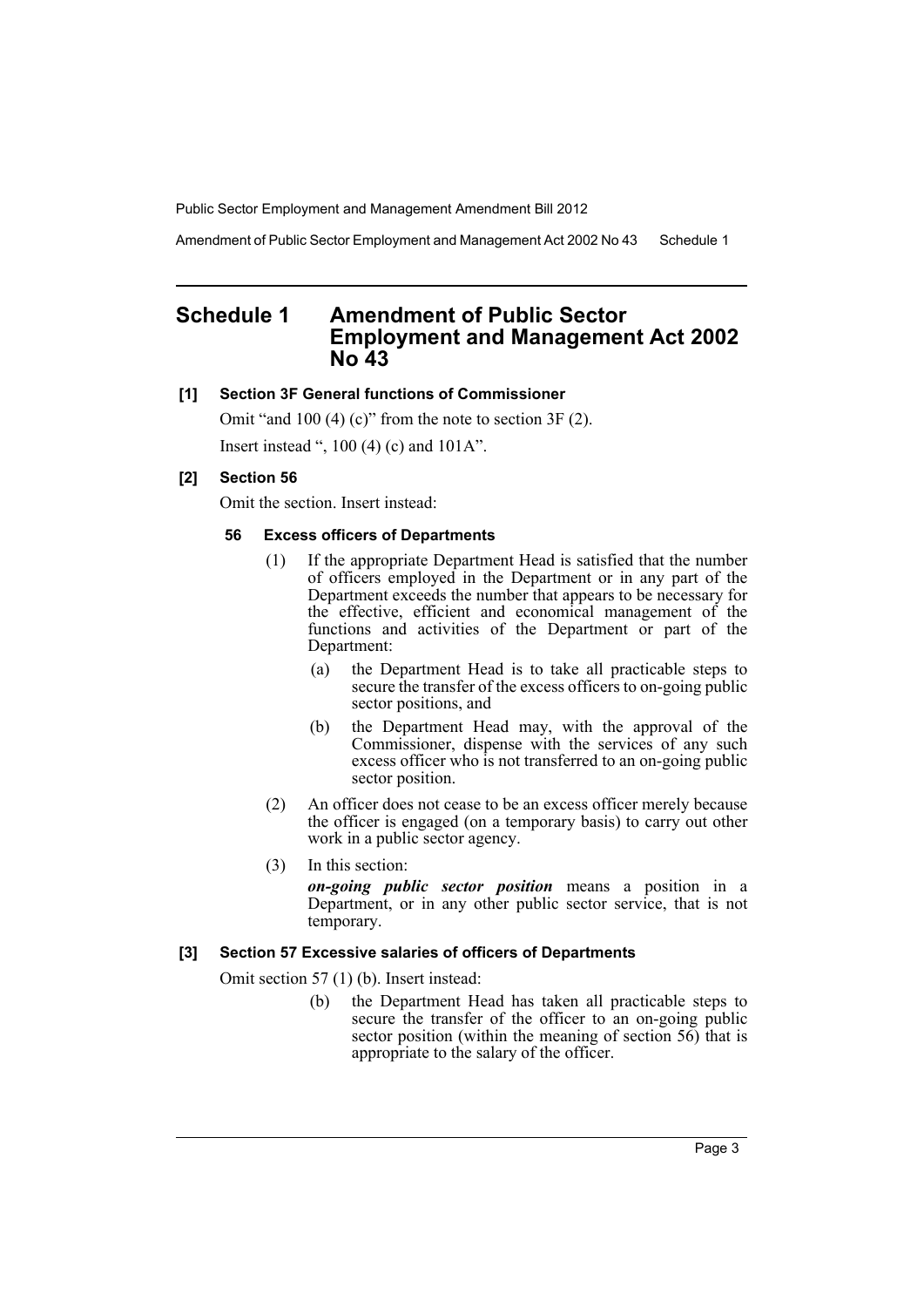Schedule 1 Amendment of Public Sector Employment and Management Act 2002 No 43

#### **[4] Section 101A**

Insert before section 102:

#### **101A Performance management systems for public sector staff**

- (1) The head of a public sector agency is to develop and implement a performance management system with respect to members of staff of the agency.
- (2) The Commissioner is to issue guidelines to public sector agencies on the essential elements of such a performance management system.

**Note.** See section 3J in connection with directions to agencies by the Commissioner.

#### **[5] Section 103A**

Insert after section 103:

#### **103A Excess employees—jurisdiction of Industrial Relations Commission**

(1) In this section:

*excess employee* means an excess officer referred to in section 56 or any member of staff of a public sector agency who has been notified by the head of the agency:

- (a) that his or her position or work in the agency has been abolished or terminated, and
- (b) that he or she is an excess or displaced employee.

Any such person does not cease to be an excess employee merely because the person is engaged (on a temporary basis) to carry out other work in the same or any other public sector agency.

*termination* of the employment of a person includes dispensing with the services of the person.

- (2) Division 2 of Part 9 of Chapter 2 of the *Industrial Relations Act 1996* (Unfair contracts) does not apply to contracts of employment of members of staff of any public sector agency that are alleged to be unfair for any reason relating to excess employees, including the following:
	- (a) when and how members of staff become excess employees,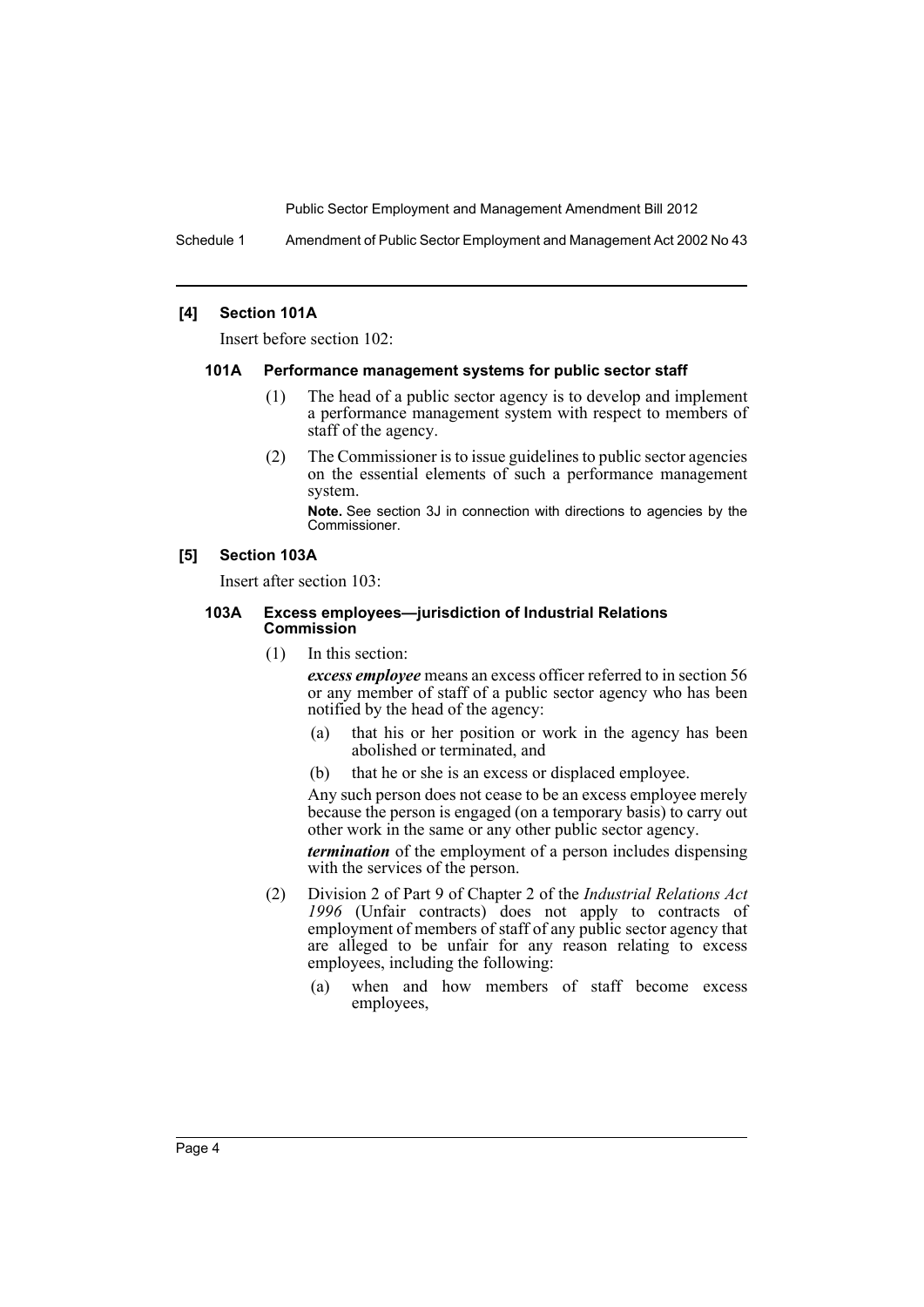Amendment of Public Sector Employment and Management Act 2002 No 43 Schedule 1

- (b) the entitlements of excess employees (including with respect to redeployment, employment retention, salary maintenance and voluntary or other redundancy payments),
- (c) the termination of the employment of excess employees.

## **[6] Section 160 Certain other Acts not to be affected**

Omit "or 72" from section 160 (2). Insert instead ", 72 or 103A".

## **[7] Schedule 4 Savings, transitional and other provisions**

Insert at the end of clause 1 (1):

*Public Sector Employment and Management Amendment Act 2012*

## **[8] Schedule 4**

Insert at the end of the Schedule with appropriate Part and clause numbers:

# **Part Provisions consequent on enactment of Public Sector Employment and Management Amendment Act 2012**

## **Operation of amendments**

- (1) In this clause, *amending Act* means the *Public Sector Employment and Management Amendment Act 2012*.
- (2) Section 103A, as inserted by the amending Act, extends to members of staff of a public sector agency who were excess employees on the date that notice was given in Parliament for the introduction of the Bill for the amending Act and to proceedings instituted on or after that date under Division 2 of Part 9 of Chapter 2 of the *Industrial Relations Act 1996*.